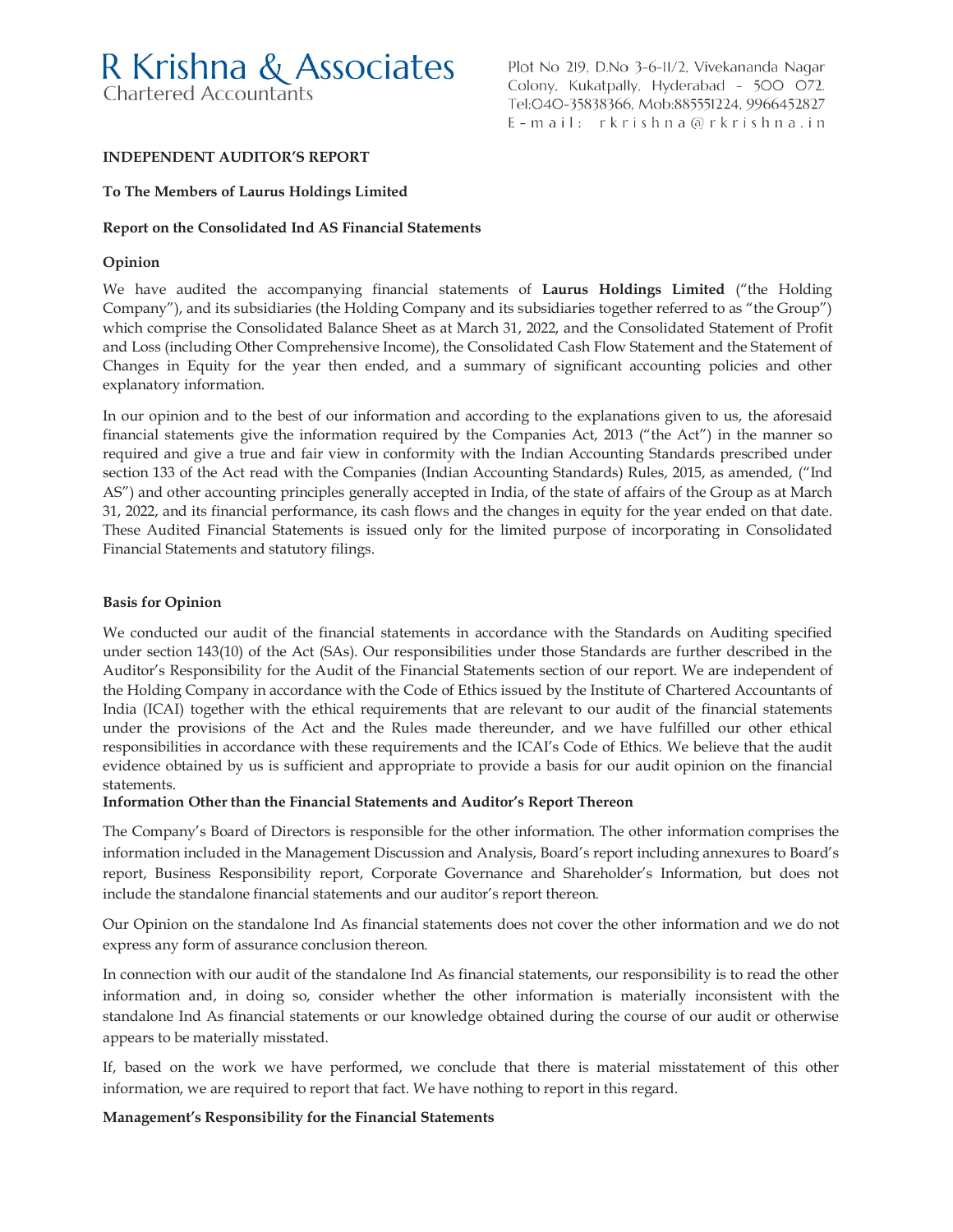# R Krishna & Associates

**Chartered Accountants** 

The Holding Company's Board of Directors is responsible for the matters stated in section 134(5) of the Act with respect to the preparation of these financial statements that give a true and fair view of the financial position, financial performance including other comprehensive income, cash flows and changes in equity of the Group in accordance with the Ind AS and other accounting principles generally accepted in India. This responsibility also includes maintenance of adequate accounting records in accordance with the provisions of the Act for safeguarding the assets of the Group and for preventing and detecting frauds and other irregularities; selection and application of appropriate accounting policies; making judgments and estimates that are reasonable and prudent; and design, implementation and maintenance of adequate internal financial controls, that were operating effectively for ensuring the accuracy and completeness of the accounting records, relevant to the preparation and presentation of the financial statement that give a true and fair view and are free from material misstatement, whether due to fraud or error.

In preparing the financial statements, management is responsible for assessing the Group's ability to continue as a going concern, disclosing, as applicable, matters related to going concern and using the going concern basis of accounting unless management either intends to liquidate the Group or to cease operations, or has no realistic alternative but to do so.

Those Board of Directors are also responsible for overseeing the Group's financial reporting process.

# **Auditor's Responsibility for the Audit of the Financial Statements**

Our objectives are to obtain reasonable assurance about whether the financial statements as a whole are free from material misstatement, whether due to fraud or error, and to issue an auditor's report that includes our opinion. Reasonable assurance is a high level of assurance, but is not a guarantee that an audit conducted in accordance with SAs will always detect a material misstatement when it exists. Misstatements can arise from fraud or error and are considered material if, individually or in the aggregate, they could reasonably be expected to influence the economic decisions of users taken on the basis of these financial statements.

As part of an audit in accordance with SAs, we exercise professional judgment and maintain professional skepticism throughout the audit. We also:

- Identify and assess the risks of material misstatement of the financial statements, whether due to fraud or error, design and perform audit procedures responsive to those risks, and obtain audit evidence that is sufficient and appropriate to provide a basis for our opinion. The risk of not detecting a material misstatement resulting from fraud is higher than for one resulting from error, as fraud may involve collusion, forgery, intentional omissions, misrepresentations, or the override of internal control.
- Obtain an understanding of internal financial control relevant to the audit in order to design audit procedures that are appropriate in the circumstances. Under section 143(3)(i) of the Act, we are also responsible for expressing our opinion on whether the Group has adequate internal financial controls system in place and the operating effectiveness of such controls.
- Evaluate the appropriateness of accounting policies used and the reasonableness of accounting estimates and related disclosures made by the management.
- Conclude on the appropriateness of management's use of the going concern basis of accounting and, based on the audit evidence obtained, whether a material uncertainty exists related to events or conditions that may cast significant doubt on the Group's ability to continue as a going concern. If we conclude that a material uncertainty exists, we are required to draw attention in our auditor's report to the related disclosures in the financial statements or, if such disclosures are inadequate, to modify our opinion. Our conclusions are based on the audit evidence obtained up to the date of our auditor's report. However, future events or conditions may cause the Group to cease to continue as a going concern.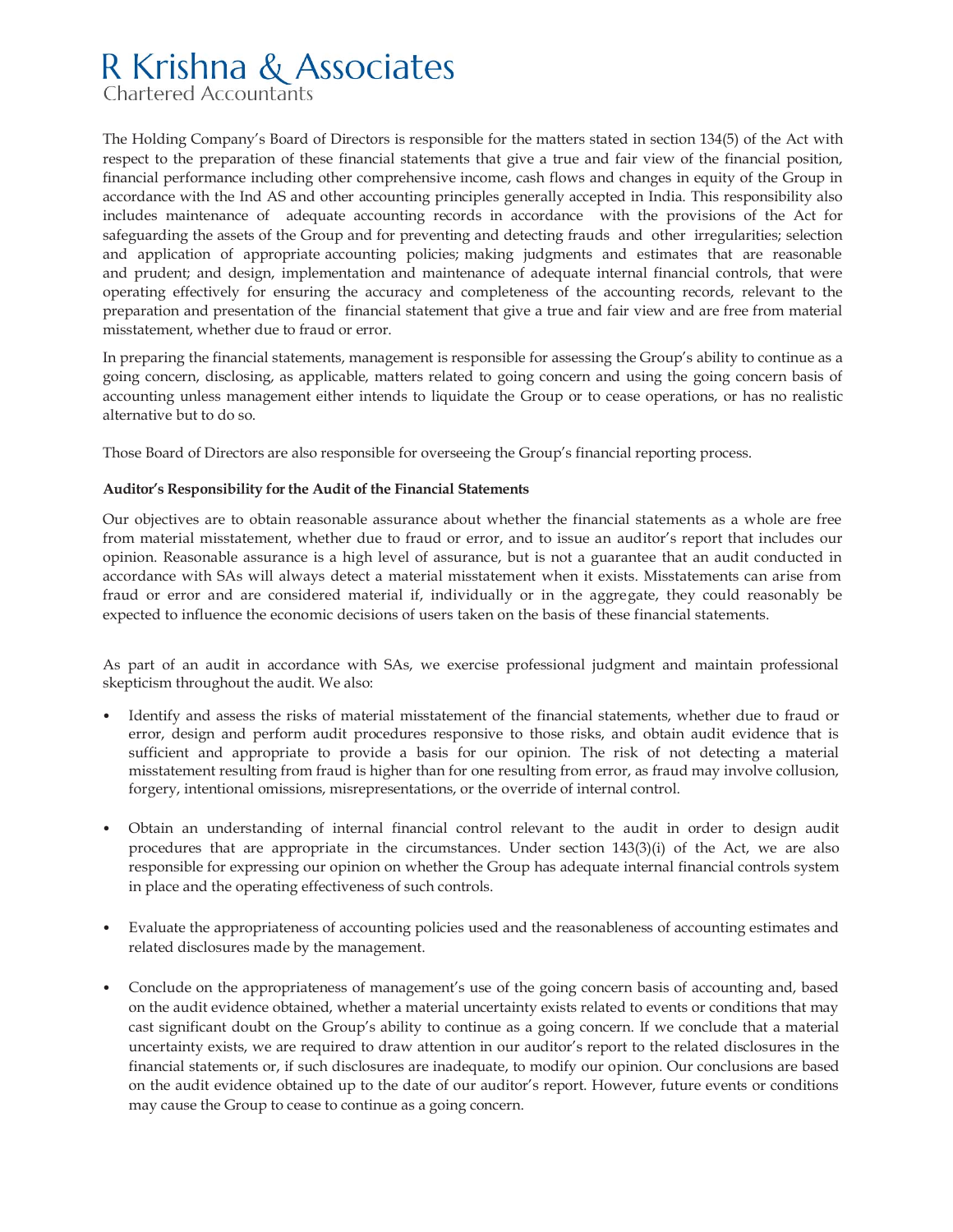# R Krishna & Associates **Chartered Accountants**

• Evaluate the overall presentation, structure and content of the financial statements, including the disclosures, and whether the financial statements represent the underlying transactions and events in a manner that achieves fair presentation.

Materiality is the magnitude of misstatements in the financial statements that, individually or in aggregate, makes it probable that the economic decisions of a reasonably knowledgeable user of the financial statements may be influenced. We consider quantitative materiality and qualitative factors in (i) planning the scope of our audit work and in evaluating the results of our work; and (ii) to evaluate the effect of any identified misstatements in the financial statements.

We communicate with those charged with governance regarding, among other matters, the planned scope and timing of the audit and significant audit findings, including any significant deficiencies in internal control that we identify during our audit.

We also provide those charged with governance with a statement that we have complied with relevant ethical requirements regarding independence, and to communicate with them all relationships and other matters that may reasonably be thought to bear on our independence, and where applicable, related safeguards.

# **Report on Other Requirements**

As required by Section 143(3) of the Act, based on our audit, we report that:

- a) We have sought and obtained all the information and explanations which to the best of our knowledge and belief were necessary for the purposes of our audit.
- b) In our opinion, proper books of account as required by law have been kept by the Group so far as it appears from our examination of those books.
- c) The Balance Sheet, the Statement of Profit and Loss including Other Comprehensive Income, the Cash Flow Statement and Statement of Changes in Equity dealt with by this Report are in agreement with the books of account.
- d) In our opinion, the aforesaid financial statements comply with the Ind AS specified under Section 133 of the Act.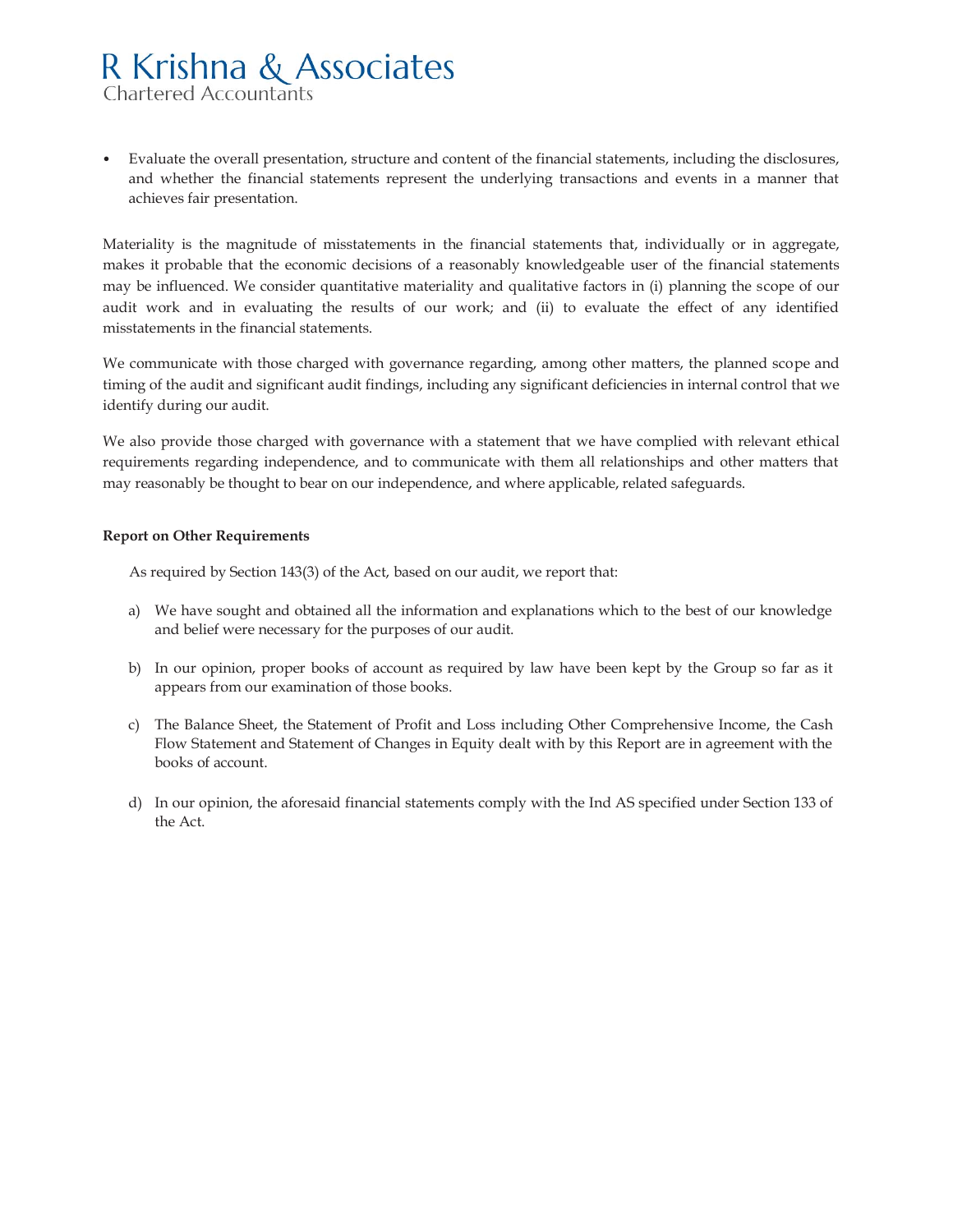- e) With respect to the other matters to be included in the Auditor's Report in accordance with Rule 11 of the Companies (Audit and Auditors) Rules, 2014, as amended in our opinion and to the best of our information and according to the explanations given to us:
	- (i) The Company does not have any pending litigations which would impact its financial position in its financial statements
	- (ii) The Company did not have any long-term contracts including derivative contracts for which there were any material foreseeable losses.
	- (iii) There were no amounts which were required to be transferred to the Investor Education and Protection Fund by the Company.

# **Limitation**

 This report is intended solely for the use by Laurus (Laurus Labs Limited) for the purpose of preparation of its consolidated financial statements for the year ended on 31st March, 2022 and should not be used for any other purpose without prior written consent

> **For R Krishna & Associates** Chartered Accountants Firm Regn. No 013658S

> > Meda Ramakrishna Date: 2022.06.10 11:40:52 +05'30'Digitally signed by Meda Ramakrishna

**M. Rama Krishna**  Partner Mno**.** 221908 **UDIN: 22221908AHLABO7203** 

**Place:** Hyderabad **Date:** April 20, 2022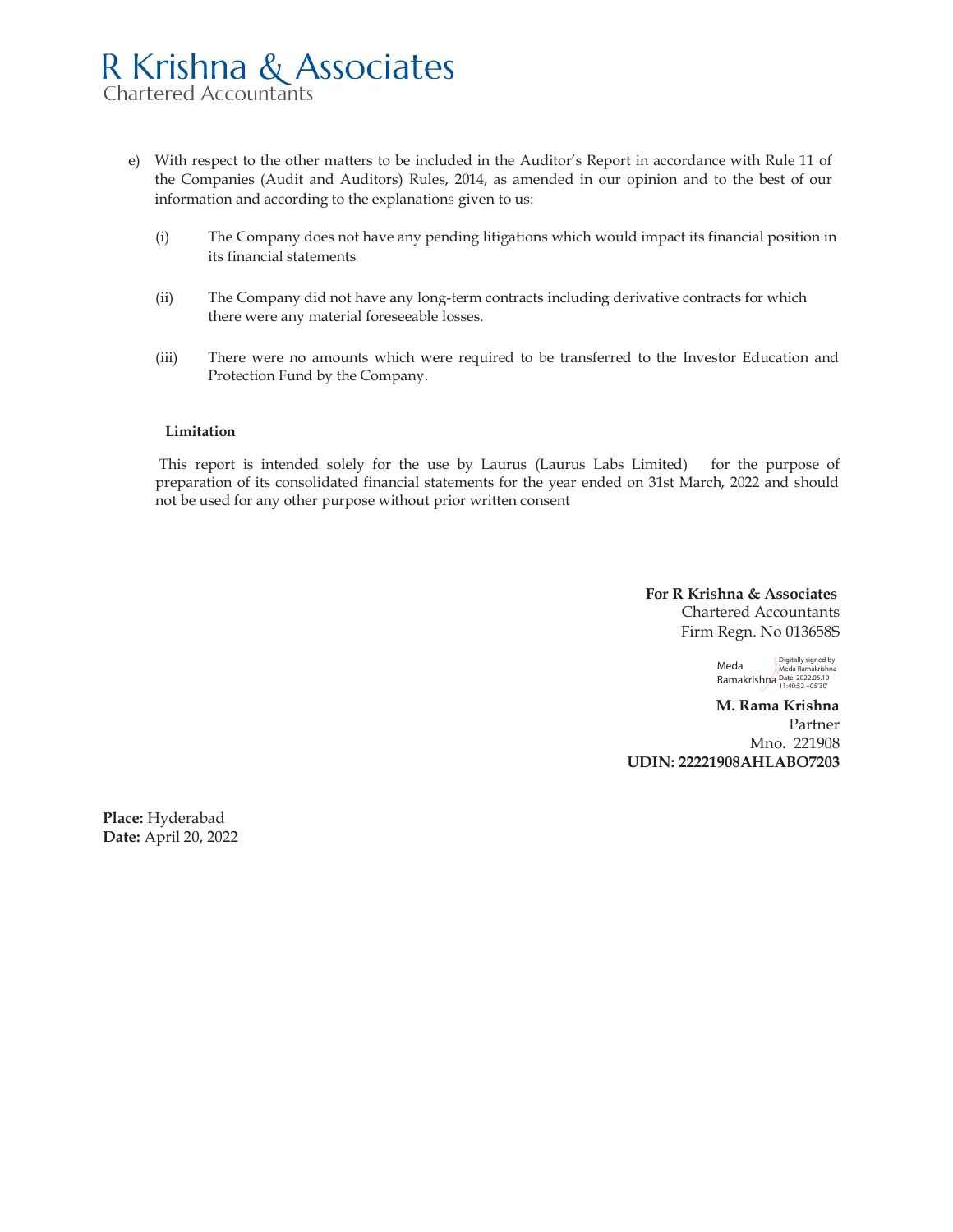# Laurus Holdings Limited Consolidated Balance Sheet as at March 31, 2022

Ξ

|                                                          | <b>Notes</b> | March 31, 2022<br><b>Amount in GBP</b> | March 31, 2021<br><b>Amount in GBP</b> | March 31, 2022<br><b>Amount in INR</b> | March 31, 2021<br><b>Amount in INR</b> |
|----------------------------------------------------------|--------------|----------------------------------------|----------------------------------------|----------------------------------------|----------------------------------------|
| <b>ASSETS</b>                                            |              |                                        |                                        |                                        |                                        |
| <b>Non Current Assets</b>                                |              |                                        |                                        |                                        |                                        |
| Property, Plant and Equipment<br><b>Financial Assets</b> | 3            | 49,886                                 | 12,810                                 | 4,952,346                              | 1,303,381                              |
| Other financial assets                                   | 4A           | 21,692                                 | 20,695                                 | 2,153,438                              | 2,088,229                              |
|                                                          |              | 71,578                                 | 33,505                                 | 7,105,784                              | 3,391,610                              |
| <b>Current Assets</b>                                    |              |                                        |                                        |                                        |                                        |
| <b>Financial Assets</b>                                  |              |                                        |                                        |                                        |                                        |
| Inventory                                                | 5            | 5,171,071                              | 2,227,017                              | 513,349,655                            | 224,717,193                            |
| Trade receivables                                        | 6            | 9,081,109                              | 3,253,325                              | 901,512,345                            | 328,276,816                            |
| Cash and cash equivalents                                | 7            | 163,532                                | 799,459                                | 16,234,373                             | 80,669,426                             |
| <b>Other Current Assets</b>                              | 4B           | 140,666                                | 63,843                                 | 13,964,388                             | 6,442,228                              |
|                                                          |              | 14,556,378                             | 6,343,644                              | 1,445,060,761                          | 640,105,663                            |
| <b>Total Assets</b>                                      |              | 14,627,955                             | 6,377,150                              | 1,452,166,545                          | 643,497,273                            |
| <b>EQUITY and LIABILITIES</b>                            |              |                                        |                                        |                                        |                                        |
| <b>Shareholders' Funds</b>                               |              |                                        |                                        |                                        |                                        |
| <b>Share Capital</b>                                     | 8            | 1,124,107                              | 850,000                                | 105,322,230                            | 77,897,649                             |
| Other Equity                                             |              |                                        |                                        |                                        |                                        |
| Retained earnings                                        | <b>9A</b>    | (23, 608)                              | (217, 721)                             | 12,357,094                             | (5,548,171)                            |
| Other reserves                                           | 9 <b>B</b>   | 1,262,712                              | 74,035                                 | 116,924,745                            | (1,067,816)                            |
| <b>Total Equity</b>                                      |              | 2,363,211                              | 706,315                                | 234,604,068                            | 71,281,662                             |
| <b>Current Liabilities</b>                               |              |                                        |                                        |                                        |                                        |
| <b>Financial Liabilities</b>                             |              |                                        |                                        |                                        |                                        |
| Borrowings                                               | 10           | 3,807,035                              |                                        | 377,937,202                            |                                        |
| <b>Trade Payables</b>                                    | 11           | 3,618,626                              | 2,740,309                              | 359,233,207                            | 276,510,931                            |
| Other current liabilities                                | 12           | 4,825,800                              | 2,925,192                              | 479,073,420                            | 295,166,554                            |
| Income tax liabilities                                   | 13           | 13,283                                 | 5,333                                  | 1,318,648                              | 538,126                                |
|                                                          |              | 12,264,744                             | 5,670,834                              | 1,217,562,477                          | 572,215,611                            |
| <b>Total Equity and Liabilities</b>                      |              | 14,627,955                             | 6,377,150                              | 1,452,166,545                          | 643,497,273                            |

The accompanying notes are an integral part of the financial statements. As per our report of even date

# For R Krishna & Associates

Chartered Accountants JCAI Firm Registration Number 196388 ASS

omo y  $\lambda$ M Rama Krishna Partner Membership No: 221908

Place: Hyderabad Date: April 20, 2022



For and on behalf of the Board of Directors **Laurus Holdings Limited** 

awn

₽€

Director

dЛ

Dr.C.Satyanarayana

W  $\mathcal{Q}_t$ 

V V Ravi Kumar  $\rm{Directory}$ 

Place: Hyderabad Date: April 20, 2022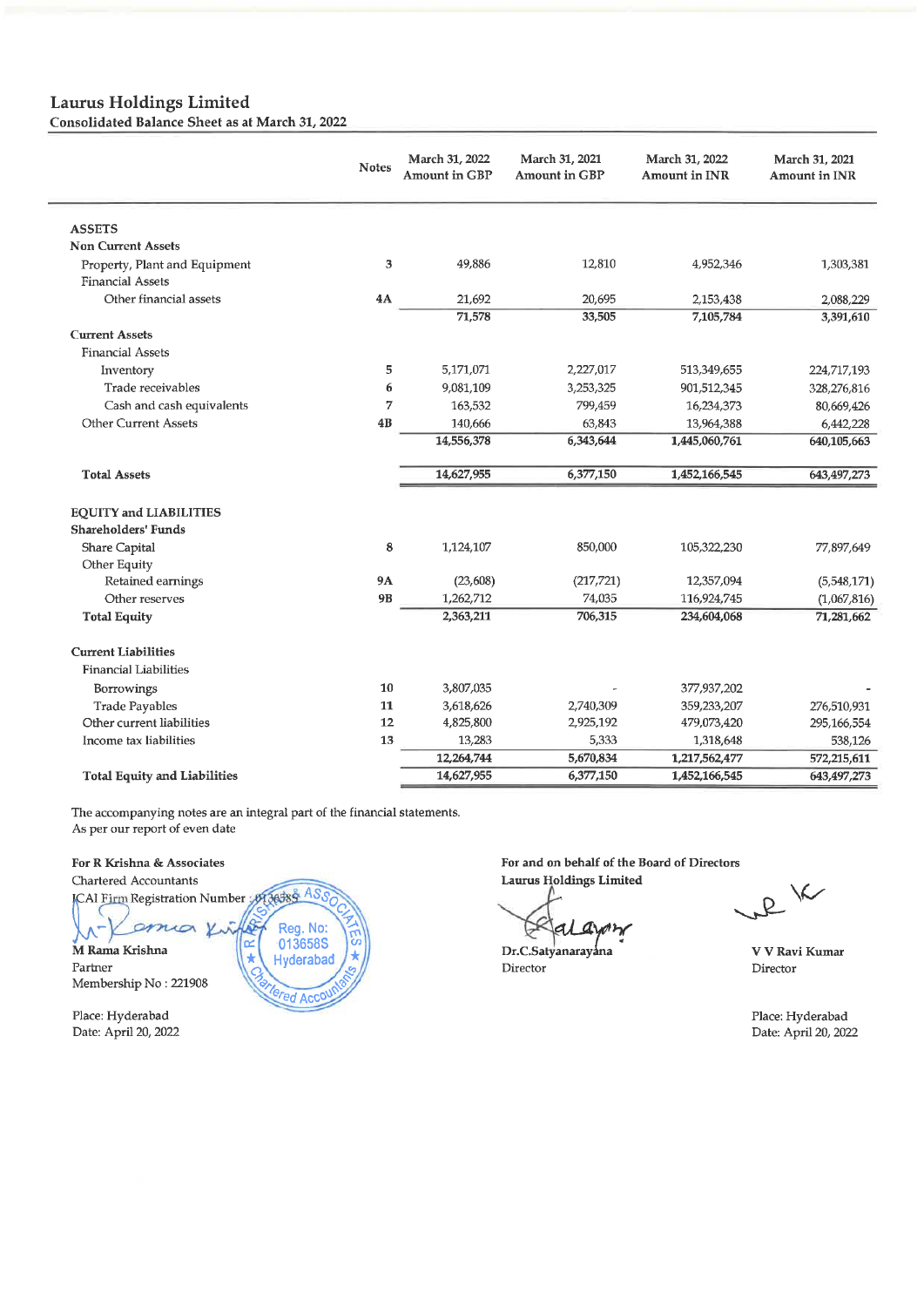Consolidated Profit and Loss for the Year ended March 31, 2022

|                                                                                       | <b>Notes</b> | For the Year ended<br>March 31, 2022<br>Amount in GBP | For the Year ended<br>March 31, 2021<br><b>Amount in GBP</b> | For the Year ended<br>March 31, 2022<br><b>Amount in INR</b> | For the Year ended<br>March 31, 2021<br><b>Amount in INR</b> |
|---------------------------------------------------------------------------------------|--------------|-------------------------------------------------------|--------------------------------------------------------------|--------------------------------------------------------------|--------------------------------------------------------------|
| <b>INCOME</b><br>L.                                                                   |              |                                                       |                                                              |                                                              |                                                              |
| Revenue from Operations                                                               | 14           | 7,937,612                                             | 4,846,317                                                    | 807,514,514                                                  | 469,439,817                                                  |
| Other Income                                                                          | 15           |                                                       | 11,258                                                       |                                                              | 1,090,509                                                    |
| Total Revenue (I)                                                                     |              | 7,937,612                                             | 4,857,575                                                    | 807,514,514                                                  | 470,530,326                                                  |
| П.<br><b>EXPENSES</b>                                                                 |              |                                                       |                                                              |                                                              |                                                              |
| Cost of Materials Consumed                                                            | 16           | 2,815,203                                             | 567,844                                                      | 288,240,457                                                  | 52,459,278                                                   |
| <b>Employee Benefits Expenses</b>                                                     | 17           | 2,438,194                                             | 1,365,799                                                    | 248,044,015                                                  | 132,298,498                                                  |
| Other Expenses                                                                        | 18           | 2,434,494                                             | 1,053,505                                                    | 247,667,561                                                  | 102,048,032                                                  |
| Total Expenses (II)                                                                   |              | 7,687,890                                             | 2,987,148                                                    | 783,952,033                                                  | 286,805,808                                                  |
| Earnings before Interest, Tax, Depreciation and<br>Ш.<br>Amortisation (EBITDA) (I-II) |              | 249,721                                               | 1,870,427                                                    | 23,562,481                                                   | 183,724,518                                                  |
| Depreciation and Amortisation                                                         | 3            | 6,632                                                 | 1,943                                                        | 674,656                                                      | 188,171                                                      |
| Finance Expenses                                                                      | 19           | 35,694                                                | 30,672                                                       | 3,631,246                                                    | 2,971,052                                                    |
| IV.<br>Profit Before Tax for the Year                                                 |              | 207,396                                               | 1,837,812                                                    | 19,256,580                                                   | 180,565,296                                                  |
| V.<br><b>Tax Expense</b>                                                              |              |                                                       |                                                              |                                                              |                                                              |
| Current Tax                                                                           |              | 13,283                                                | 5,333                                                        | 1,351,315                                                    | 516,583                                                      |
| Income tax expense                                                                    |              | 13,283                                                | 5,333                                                        | 1,351,315                                                    | 516,583                                                      |
| VI.<br>Profit for the Year                                                            |              | 194,113                                               | 1,832,479                                                    | 17,905,265                                                   | 180,048,713                                                  |

The accompanying notes are an integral part of the financial statements. As  ${\bf p}{\bf e}$  our report of  ${\bf e}$  wen date

For R Krishna & Associates Chartered Accountants A& ASS ICAI Firm Registration Number: 013632  $m\alpha$ k Reg. No:<br>013658S  $\sim$ ٨ŕ M Rama Krishna ý, Hyderabad Partner Membership No: 221908 ered Acco  $\mathop{\mathsf{Place}}$  : Hyderabad

Date: April 20, 2022

For and on behalf of the Board of Directors Laurus Holdings Limited

а Dr.C.Satyhnarayana Director

 $\sqrt{}$  $R_{-}$ 

V V Ravi Kumar Director

Place: Hyderabad Date: April 20, 2022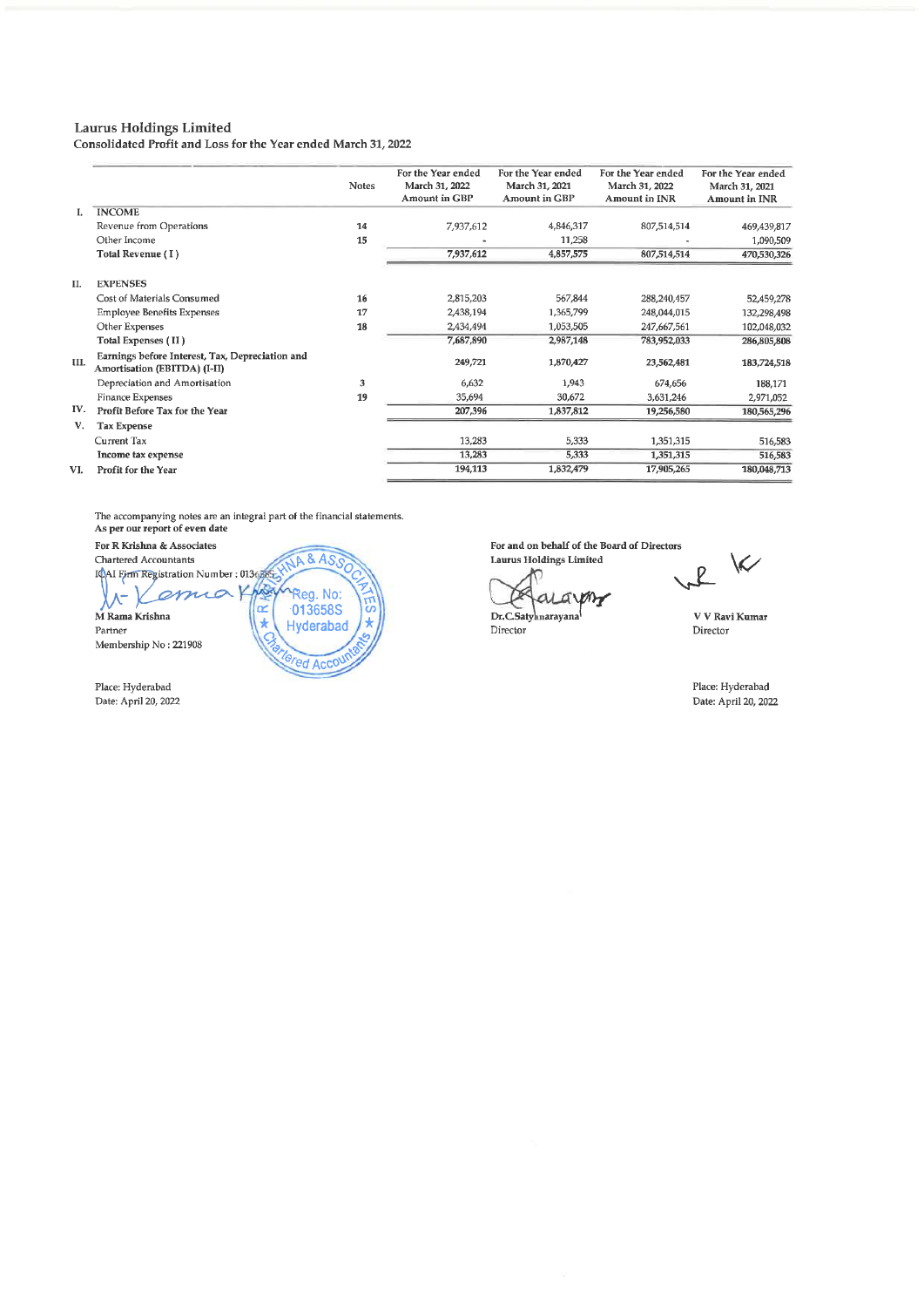Consolidated Cash Flow Statement for the Year ended March 31, 2022

|                                                                 | March 31, 2022       | March 31, 2021       | March 31, 2022  | March 31, 2021  |
|-----------------------------------------------------------------|----------------------|----------------------|-----------------|-----------------|
| Particulars                                                     | <b>Amount in GBP</b> | <b>Amount in GBP</b> | Amount in INR   | Amount in INR   |
| <b>Profit Before Tax</b>                                        | 207,396              | 1,837,812            | 19,256,580      | 180,565,295     |
| Cash Flow from/ (used in) Operating Activities                  |                      |                      |                 |                 |
| Adjustments for:                                                |                      |                      |                 |                 |
| Depreciation of property, plant and equipment                   | 6.632                | 1,943                | 674,656         | 188,171         |
| Interest Expense                                                | 35,694               | 30,672               | 3,631,246       | 2,971,052       |
| <b>Operating Profit Before Working Capital Changes</b>          | 249,721              | 1,870,427            | 23,562,481      | 183,724,518     |
| Foreign currency translation adjustments                        | (97, 163)            | 135,869              | (9,904,861)     | 6,941,702       |
| Movement In Working Capital:                                    |                      |                      |                 |                 |
| Increase in Trade Receivables                                   | (5,827,784)          | (1,617,735)          | (573, 235, 390) | (176, 860, 003) |
| Increase in Inventories                                         | (2,944,054)          | (1,849,511)          | (288, 632, 462) | (189, 769, 119) |
| Decrease in Short Term Loans and Advances                       | 3,807,035            |                      | 377,937,202     |                 |
| Increase/ (Decrease) in Other Non Current Assets                | (997)                | 2,328                | (65, 209)       | 43,153          |
| Increase/ (Decrease) in Other Current Assets                    | (76, 823)            | 316,163              | (7,522,160)     | 28,737,379      |
| Increase/(Decrease) in Trade Payables                           | 872,616              | 478,575              | 82,722,276      | 67,655,951      |
| Increase in Other Current Liabilities                           | 1,900,608            | 1,435,650            | 183,906,866     | 157,270,404     |
| <b>Cash Generated From Operations</b>                           | (2, 116, 840)        | 771,766              | (211, 231, 257) | 77,743,985      |
| Direct Taxes paid                                               | (5, 333)             |                      | (538, 896)      | 3,630           |
| Net Cash Flow from/ (used in) Operating Activities (A)          | (2, 122, 173)        | 771,766              | (211,770,153)   | 77,747,615      |
| Cash Flow Used In Investing Activities                          |                      |                      |                 |                 |
| Purchase of property, plant and equipment, including intangible | (877)                | (877)                | (89, 220)       | (84,980)        |
| assets, capital work in progress and capital advances           |                      |                      |                 |                 |
| Net Cash Flow Used In Investing Activities (B)                  | (877)                | (877)                | (89, 220)       | (84,980)        |
| <b>Cash Flow From Financing Activities</b>                      |                      |                      |                 |                 |
| Proceeds from Issue of Equity Shares                            | 1,522,814            |                      | 152,360,000     |                 |
| <b>Interest Paid</b>                                            | (35, 694)            | (30.672)             | (3,631,246)     | (2.971, 052)    |
| Net Cash Flow From Financing Activities (C)                     | 1,487,120            | (30, 672)            | 148,728,754     | (2,971,052)     |
| Net Increase/ (Decrease) in Cash and Cash Equivalents (A+B+C)   | (635,930)            | 740,217              | (63, 130, 619)  | 74,691,584      |
| Cash and Cash Equivalents at the beginning of the Year          | 799,459              | 59,242               | 80,669,426      | 5,484,400       |
| Effect of exchange differences on cash and cash equivalents     |                      |                      | (1,304,435)     | 493,442         |
| Cash and Cash Equivalents at the end of the Year                | 163,532              | 799,459              | 16,234,373      | 80,669,426      |
| Notes:                                                          |                      |                      |                 |                 |
| Components of Cash and Cash Equivalents:                        |                      |                      |                 |                 |
| <b>Balances with banks</b>                                      |                      |                      |                 |                 |
| On current accounts                                             | 163,532              | 799,459              | 16,234,373      | 80,669,426      |
| <b>Total Cash and Cash Equivalents</b>                          | 163,532              | 799,459              | 16,234,373      | 80,669,426      |

The accompanying notes are an integral part of the financial statements. As per our report of even date  $\,$ 

For R Krishna & Associates NA&ASS Chartered Accountants ICAI Firm Registration Number: 0136589 Reg. No:<br>013658S  $\mathcal{D}$ m Ä  $\lambda^{\perp}$ M Rama Krishna Hyderabad Partner Membership No: 221908 *Fed Accou* 

Place: Hyderabad Date: April 20, 2022 For and on behalf of the Board of Directors Laurus Huldings Limited

lanC M

Dr.C.Satyanarayana Director

 $R_{\textrm{L}}$ 

 $\mathbf V$ V Ravi Kumar Director

Place: Hyderabad Date: April 20, 2022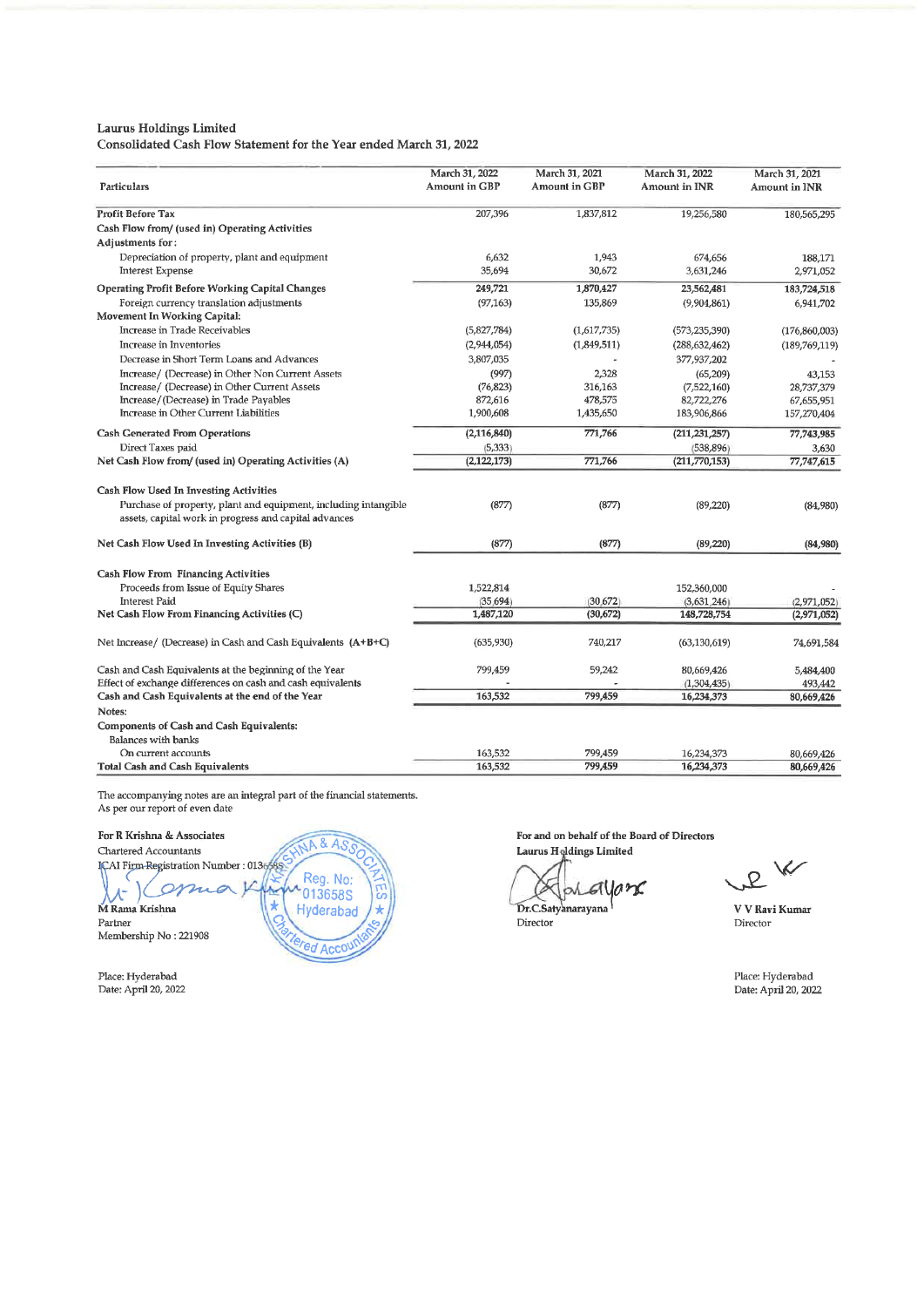Laurus Holdings Limited<br>Consolidated Notes to the financial statements for the Year ended March 31, 2022

# 3. Property, plant and equipment

|                            | <b>Amount in INR</b> | <b>Amount in INR</b>             | Total                            | Amount in GBP | <b>Amount in GBP</b>      |                                                  |
|----------------------------|----------------------|----------------------------------|----------------------------------|---------------|---------------------------|--------------------------------------------------|
| <b>Particulars</b>         | Computers            | Furniture and<br><b>Fixtures</b> | Property, plant<br>and equipment | Computers     | Furniture and<br>Fixtures | <b>Total</b><br>Property, plant and<br>equipment |
| As at March 31, 2020       |                      | 1,399,012                        | 1,399,012                        |               | 15,112                    | 15,112                                           |
| <b>Additions</b>           | 87,063               |                                  | 87,063                           | 877           |                           | 877                                              |
| Exchange Difference        |                      | 8,281                            | 8,281                            |               | (1,207)                   | (1,207)                                          |
| Acquisition                |                      | 7,016,847                        | 7,016,847                        |               | 70,682                    | 70,682                                           |
| As at March 31, 2021       | 87,063               | 8,424,140                        | 8,511,203                        | 877           | 84,587                    | 85,464                                           |
| Additions                  |                      | 4,286,870                        | 4,286,870                        |               | 43,182                    | 43,182                                           |
| Disposals                  |                      |                                  |                                  |               |                           |                                                  |
| Exchange Difference        |                      | (7,094)                          | (7,094)                          |               |                           |                                                  |
| As at March 31, 2022       | 87,063               | 12,703,916                       | 12,790,979                       | 877           | 127,769                   | 128,646                                          |
|                            |                      |                                  |                                  |               |                           |                                                  |
| As at March 31, 2020       |                      | 313,845                          | 313,845                          |               | 3,274                     | 3,274                                            |
| Charge for the Year        | 2,961                | 197,626                          | 200,587                          | 29            | 1,943                     | 1,972                                            |
| Disposals                  |                      |                                  |                                  |               |                           |                                                  |
| Acquisition                |                      | 6,676,035                        | 6,676,035                        |               | 67,249                    | 67,249                                           |
| <b>Exchange Difference</b> | 4,558                | 35,969                           | 40,527                           | 44            | 115                       | 159                                              |
| As at March 31, 2021       | 7,519                | 7,223,475                        | 7,230,994                        | 73            | 72,581                    | 72,654                                           |
| Charge for the Year        | 17,056               | 657,600                          | 674,656                          | 168           | 6,464                     | 6,632                                            |
| Disposals                  |                      |                                  |                                  |               |                           |                                                  |
| Exchange Difference        | (3,906)              | (63, 144)                        | (67,016)                         | (33)          | (492)                     | (525)                                            |
| As at March 31, 2022       | 20,669               | 7,817,931                        | 7,838,633                        | 208           | 78,552                    | 78,760                                           |
| Net Block                  |                      |                                  |                                  |               |                           |                                                  |
| As at March 31, 2020       |                      | 1,085,167                        | 1,085,167                        |               | 11,838                    | 11,838                                           |
| As at March 31, 2021       | 79,544               | 1,200,665                        | 1,280,209                        | 804           | 12,006                    | 12,810                                           |
| As at March 31, 2022       | 66,394               | 4,885,985                        | 4,952,346                        | 669           | 49,217                    | 49,886                                           |
|                            |                      |                                  |                                  |               |                           |                                                  |





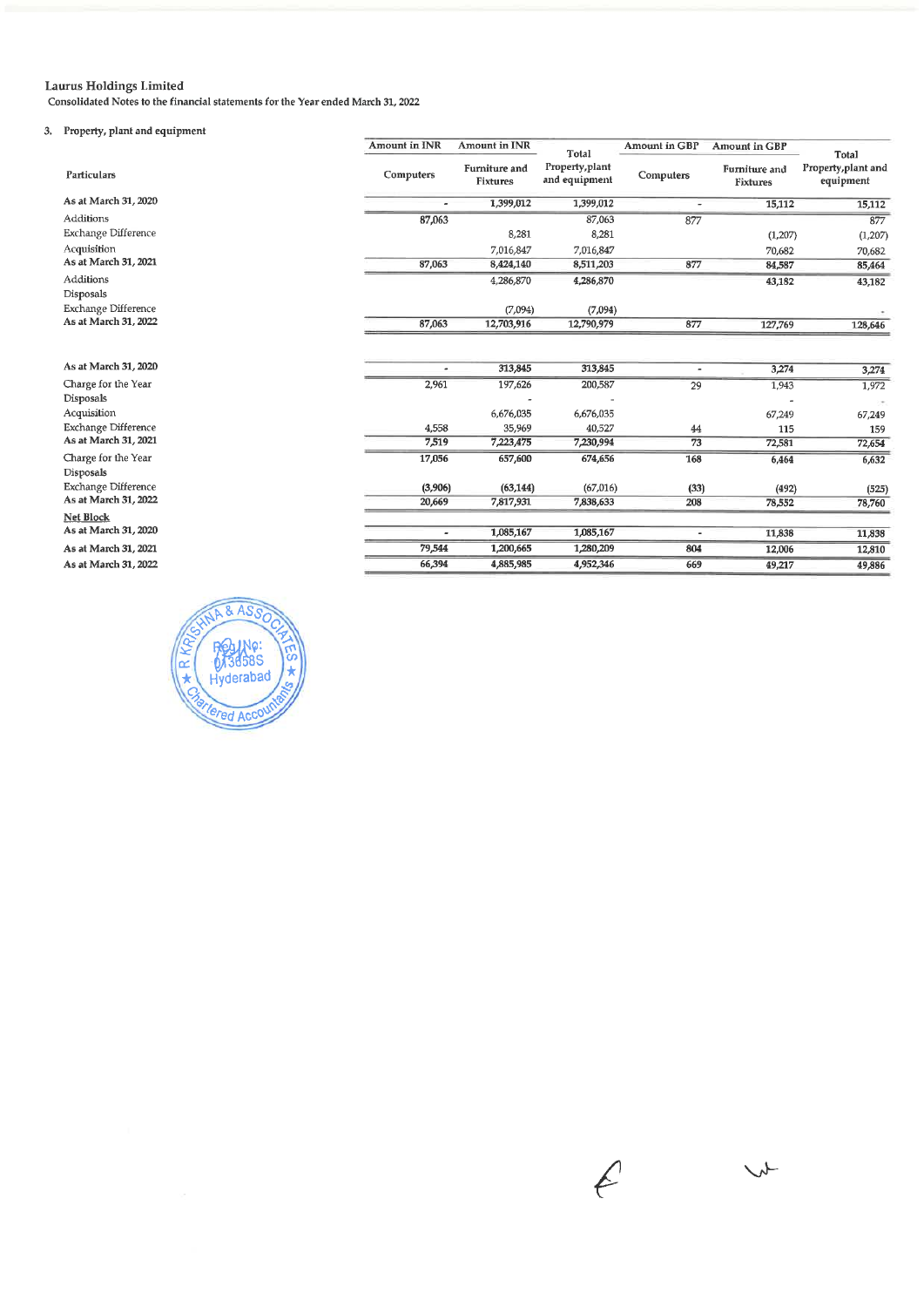Consolidated Notes to the financial statements for the Year ended March 31, 2022

|    |                                                                  | March 31, 2022<br><b>Amount in GBP</b> | March 31, 2021<br>Amount in GBP | March 31, 2022<br><b>Amount in INR</b> | March 31, 2021<br>Amount in INR |
|----|------------------------------------------------------------------|----------------------------------------|---------------------------------|----------------------------------------|---------------------------------|
| 4. | <b>Financial Assets</b>                                          | $\overline{\phantom{a}}$               |                                 |                                        |                                 |
| A  | Other financial assets                                           |                                        |                                 |                                        |                                 |
|    | Non-Current (unsecured, considered good unless otherwise stated) |                                        |                                 |                                        |                                 |
|    | Security Deposits                                                | 21,692                                 | 20,695                          | 2,153,438                              | 2,088,229                       |
|    |                                                                  | 21,692                                 | 20,695                          | 2,153,438                              | 2,088,229                       |
| B  | Other current assets                                             |                                        |                                 |                                        |                                 |
|    | Current (unsecured, considered good unless otherwise stated)     |                                        |                                 |                                        |                                 |
|    | Prepayments                                                      | 29,622                                 | 18,399                          | 2,940,676                              | 1,856.551                       |
|    | Balances with Statutory/Government Authorities                   | 111,044                                | 2,263                           | 11,023,712                             | 228,348                         |
|    | Advance Given For Lease Hold Improvement                         |                                        | 43,182                          |                                        | 4,357,329                       |
|    |                                                                  | 140,666                                | 63,844                          | 13,964,388                             | 6,442,228                       |
| 5. | <b>Inventories</b>                                               |                                        |                                 |                                        |                                 |
|    | Closing Stock                                                    | 5,171,071                              | 2,227,017                       | 513,349,655                            | 224,717,193                     |
|    |                                                                  | 5,171,071                              | 2,227,017                       | 513,349,655                            | 224,717,193                     |
| 6. | <b>Trade Receivables</b>                                         |                                        |                                 |                                        |                                 |
|    | Trade receivables                                                | 8,953,137                              | 3,007,577                       | 888,808,147                            | 303,479,645                     |
|    | Receivable from related parties                                  | 127,972                                | 245,748                         | 12,704,198                             | 24,797,171                      |
|    |                                                                  | 9,081,109                              | 3,253,325                       | 901,512,345                            | 328,276,816                     |

# Trade Receivables ageing schedule for the year ended March 31,<br>2022: Amount in GBP

| <b>Particulars</b>                                                                | Not Due |                    | Outstanding from due date of payment |               | Total     |
|-----------------------------------------------------------------------------------|---------|--------------------|--------------------------------------|---------------|-----------|
|                                                                                   |         | Less than 6 months | 6 months - 1 Year                    | $1 - 2$ vears |           |
| i) Undisputed Trade receivables - considered good                                 | 106.183 | 8.186.037          | 788.890                              |               | 9,081,109 |
| ii) Undisputed Trade receivables - which have significant increase in credit risk |         |                    |                                      |               |           |
| iii) Undisputed Trade receivables - credit impaired                               |         |                    |                                      |               |           |
| Total                                                                             | 106.183 | 8.186.037          | 788.890                              |               | 9,081,109 |

### Trade Receivables ageing schedule for the year ended March 31,2022:

Amount in INR

| <b>Particulars</b>                                                                | Not Due    | Outstanding from due date of payment |                   | <b>Total</b> |             |
|-----------------------------------------------------------------------------------|------------|--------------------------------------|-------------------|--------------|-------------|
|                                                                                   |            | Less than 6 months                   | 6 months - 1 Year | 1- 2 vears   |             |
| i) Undisputed Trade receivables - considered good                                 | 10.541.144 | 812,655,447                          | 78.315.753        |              | 901,512,344 |
| ii) Undisputed Trade receivables - which have significant increase in credit risk |            |                                      |                   |              |             |
| iii) Undisputed Trade receivables - credit impaired                               |            |                                      |                   |              |             |
| Total                                                                             | 10.541.144 | 812.655.447                          | 78,315,753        |              | 901,512,344 |

 $\operatorname{Trace}$  Receivables ageing schedule for the year ended March 31,<br>2021: Amount in GBP

| <b>Particulars</b>                                                                | Not Due |                    | Outstanding from due date of payment |           | Total     |
|-----------------------------------------------------------------------------------|---------|--------------------|--------------------------------------|-----------|-----------|
|                                                                                   |         | Less than 6 months | 6 months - 1 Year                    | 1-2 years |           |
| i) Undisputed Trade receivables - considered good                                 | 33.047  | 3,220,278          |                                      |           | 3,253,325 |
| ii) Undisputed Trade receivables - which have significant increase in credit risk |         |                    |                                      |           |           |
| iii) Undisputed Trade receivables - credit impaired                               |         |                    |                                      |           |           |
| Total                                                                             | 33.047  | 3,220,278          |                                      |           | 3,253,325 |

# Trade Receivables ageing schedule for the year ended March 31,2021:<br>Amount in INR

artered Accou

| <b>Particulars</b>                                                                | Not Due   | Outstanding from due date of payment | <b>Total</b>      |               |             |
|-----------------------------------------------------------------------------------|-----------|--------------------------------------|-------------------|---------------|-------------|
|                                                                                   |           | Less than 6 months                   | 6 months - 1 Year | $1 - 2$ years |             |
| i) Undisputed Trade receivables - considered good                                 | 3,334,608 | 324.942.208                          |                   |               | 328,276,816 |
| ii) Undisputed Trade receivables - which have significant increase in credit risk |           |                                      |                   |               |             |
| liii) Undisputed Trade receivables - credit impaired                              |           |                                      |                   |               |             |
| <b>Total</b>                                                                      | 3,334,608 | 324,942,208                          |                   |               | 328,276,816 |

Cash and cash equivalents  $7. \,$ 

|  |  | <b>Cash and Cash Equivalents</b> |  |
|--|--|----------------------------------|--|
|--|--|----------------------------------|--|

**Balances with Banks** 

| - On Current Accounts                                       | 163,532    | 799,459     | 16,234,373  | 80,669,426      |
|-------------------------------------------------------------|------------|-------------|-------------|-----------------|
|                                                             | 163,532    | 799,459     | 16,234,373  | 80,669,426      |
| <b>Share Capital</b><br>8.                                  |            |             |             |                 |
| <b>Issued, Subscribed and Paid Up</b>                       |            |             |             |                 |
| 8,500 Equity share of GBP 100 each fully paid up            | 850,000    | 850,000     | 77,897,649  | 77,897,649      |
| 3,600 Equity shares of USD 100 each full paid up - LGI      | 274,107    |             | 27,424,581  |                 |
|                                                             | 1,124,107  | 850,000     | 105,322,230 | 77,897,649      |
| <b>Other Equity</b>                                         |            |             |             |                 |
| <b>Retained Earnings</b><br>9A.                             |            |             |             |                 |
| Opening balance                                             | (217, 721) | (2,050,200) | (5,548,171) | (185, 596, 883) |
| Add : Profit for the Year                                   | 194,113    | 1,832,479   | 17,905,265  | 180,048,712     |
| Net surplus in the Statement of profit and loss             | (23, 608)  | (217, 721)  | 12,357,094  | (5,548,171)     |
| A& ASSO<br>c<br><b>co</b><br>œ<br>$\star$<br>Hyderabad<br>জ |            |             |             |                 |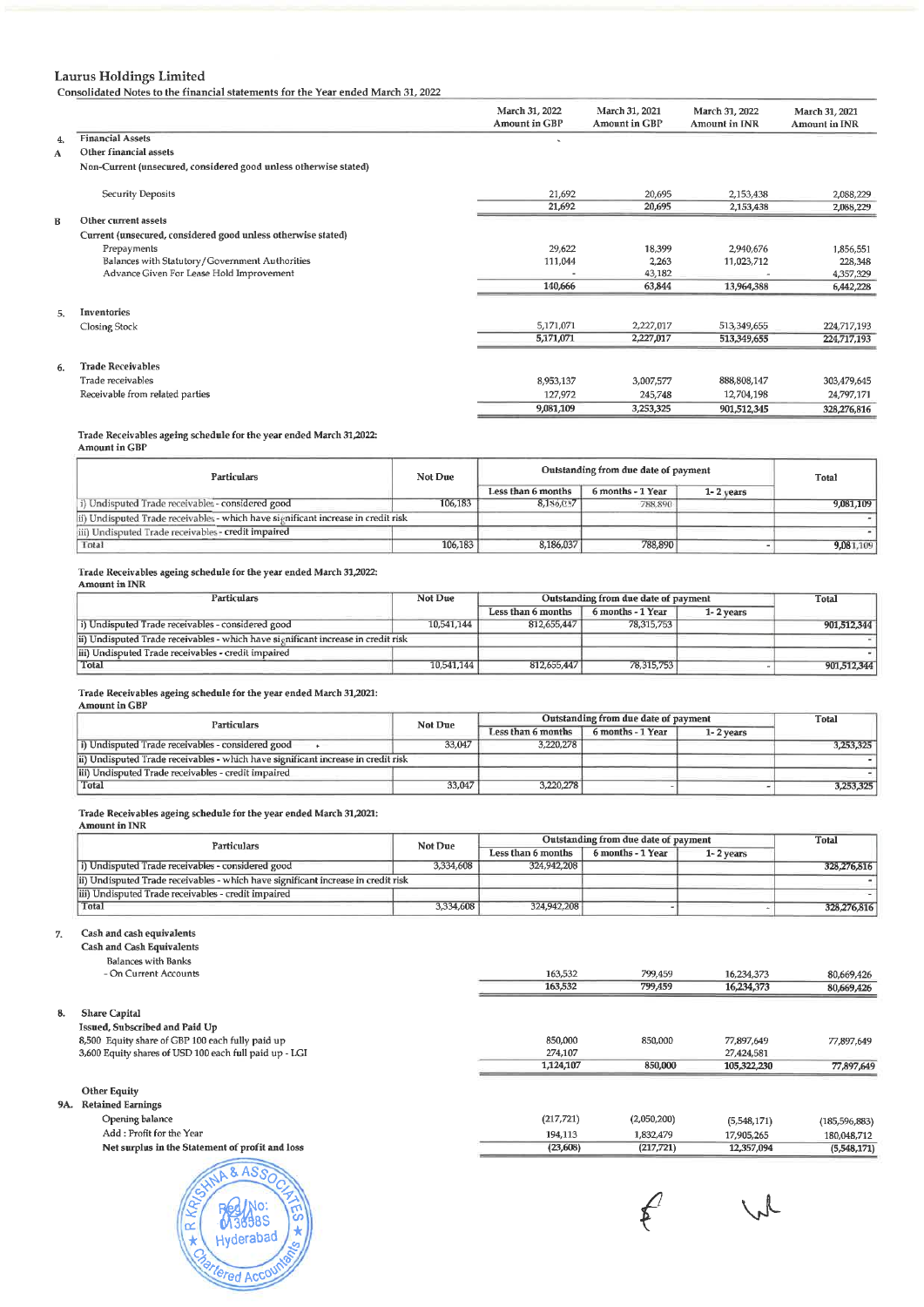Consolidated Notes to the financial statements for the Year ended March 31, 2022

|     |                                                                                  |           | March 31, 2022<br>Amount in GBP | March 31, 2021<br>Amount in GBP      | March 31, 2022<br><b>Amount in INR</b> | March 31, 2021<br><b>Amount</b> in <b>INR</b> |
|-----|----------------------------------------------------------------------------------|-----------|---------------------------------|--------------------------------------|----------------------------------------|-----------------------------------------------|
| 9B. | Foreign currency translation reserve                                             |           |                                 |                                      |                                        |                                               |
|     | Balance as per last financial statements                                         |           | 74.035                          | (61,680)                             | (1,067,816)                            | (9,131,581)                                   |
|     | Current Year 'Foreign Currency Translation Reserve (FCTNR)                       |           | (60, 031)                       | 135,715                              | (6,942,859)                            | 8,063,765                                     |
|     | Closing at the end of Year                                                       |           | 14,005                          | 74,035                               | (8,010,674)                            | (1,067,816)                                   |
| 9C. | <b>Securities Premium</b>                                                        |           |                                 |                                      |                                        |                                               |
|     | Opening Balance                                                                  |           |                                 |                                      |                                        |                                               |
|     | Additions during the year (3,600 shares @ 455.55 per share)                      |           | 1,248,707                       |                                      | 124,935,419                            |                                               |
|     | Closing Balance                                                                  |           | 1,248,707                       |                                      | 124,935,419                            |                                               |
| 10. | <b>Borrowings</b>                                                                |           |                                 |                                      |                                        |                                               |
|     | -Current borrowings                                                              |           |                                 |                                      |                                        |                                               |
|     | Borrowing from Banks                                                             |           | 3,807,035                       |                                      | 377,937,202                            |                                               |
| 11. | <b>Trade Payables</b>                                                            |           | 3,807,035                       |                                      | 377,937,202                            |                                               |
|     | - Outstanding dues to creditors other than micro enterprises and small           |           |                                 |                                      |                                        |                                               |
|     | enterprises                                                                      |           | 1,450,751                       | 1,290,832                            | 144,020,966                            | 130,251,427                                   |
|     | - Outstanding dues to related parties                                            |           | 2,167,875                       | 1,449,477                            | 215,212,241                            | 146,259,504                                   |
|     |                                                                                  |           | 3,618,626                       | 2,740,309                            | 359,233,207                            | 276,510,931                                   |
|     | Trade Payables ageing schedule for the year ended March 31, 2022 - Amount in GBP |           |                                 |                                      |                                        |                                               |
|     | <b>Particulars</b>                                                               | Not due   |                                 | Outstanding from due date of payment |                                        | Total                                         |
|     |                                                                                  |           | Less than 1 Year                | 1-2 Years                            | 2-3 Years                              |                                               |
|     | i) MSME                                                                          |           |                                 |                                      |                                        |                                               |
|     | ii) Others                                                                       | 1,749,925 | 1,868,701                       |                                      |                                        | 3,618,626                                     |
|     | Total                                                                            | 1,749,925 | 1,868,701                       |                                      |                                        | 3,618,626                                     |

| <b>Particulars</b> | Not due          | Outstanding from due date of payment |           |  | Total       |
|--------------------|------------------|--------------------------------------|-----------|--|-------------|
|                    | Less than 1 Year | 1-2 Years                            | 2-3 Years |  |             |
| i) MSME            |                  |                                      |           |  |             |
| ii) Others         | 173,720,956      | 185,512,229                          |           |  | 359,233,185 |
| Total              | 173,720,956      | 185,512,229                          |           |  | 359.233.185 |

# Trade Payables ageing schedule for the year ended March 31, 2021 - Amount in GBP

|            | Not due<br><b>Particulars</b><br>Less than 1 Year<br>1-2 Years | Outstanding from due date of payment |  |  | <b>Total</b> |
|------------|----------------------------------------------------------------|--------------------------------------|--|--|--------------|
|            |                                                                | 2-3 Years                            |  |  |              |
| i) MSME    |                                                                |                                      |  |  |              |
| ii) Others | 52,793                                                         | 2,687,516                            |  |  | 2.740.309    |
| Total      | 52,793                                                         | 2,687,516                            |  |  | 2,740,309    |

### Trade Payables ageing schedule for the year ended March 31, 2021 - Amount in INR

| <b>Particulars</b> | Not due   | Outstanding from due date of payment |           |           | <b>Total</b> |
|--------------------|-----------|--------------------------------------|-----------|-----------|--------------|
|                    |           | Less than 1 Year                     | 1-2 Years | 2-3 Years |              |
| i) MSME            |           |                                      |           |           |              |
| ii) Others         | 5,327,046 | 271,183,885                          |           |           | 276,510.931  |
| <b>Total</b>       | 5,327,046 | 271,183,885                          |           |           | 276,510,931  |

#### 12. Other Liabilities

| 4,825,800 | 2,925,192 | 479.073.420 | 295,166,554 |
|-----------|-----------|-------------|-------------|
|           |           |             |             |
| - 25      |           |             |             |
| 4,823,774 | 2,925,192 | 478,872,311 | 295,166,554 |
| 2,026     |           | 201,109     |             |
|           |           |             |             |

# 13. Income tax assets liabilities

Provision for taxes





1,318,648<br>1,318,648

538,126<br>538,126

 $5,333$ <br> $5,333$ 

13,283

13,283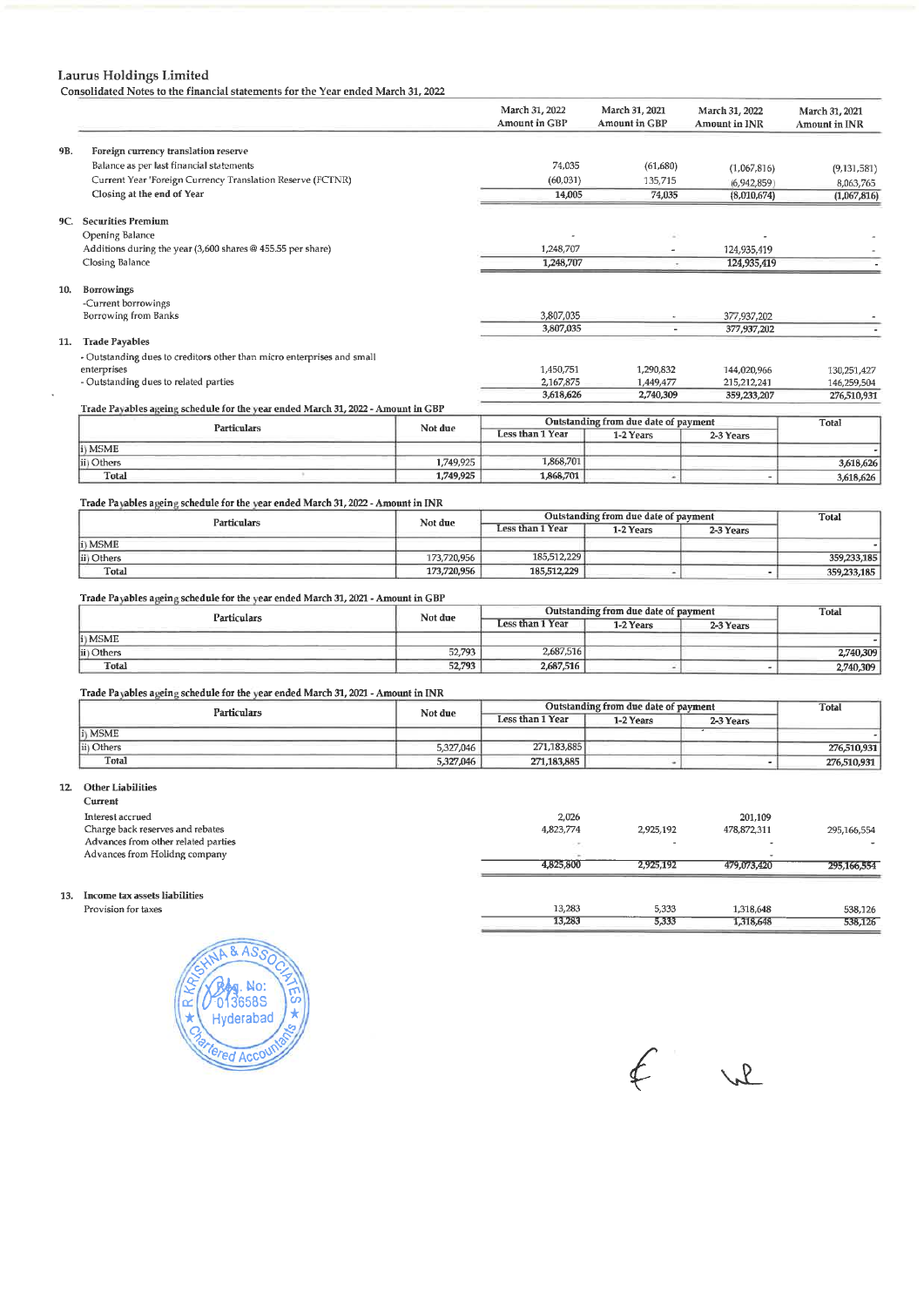Laurus Holdings Limited<br>Consolidated Notes to the financial statements for the Year ended March 31, 2022

|     |                                                              | March 31, 2022<br><b>Amount in GBP</b> | March 31, 2021<br><b>Amount in GBP</b> | March 31, 2022<br><b>Amount in INR</b> | March 31, 2021<br>Amount in INR |
|-----|--------------------------------------------------------------|----------------------------------------|----------------------------------------|----------------------------------------|---------------------------------|
| 14. | <b>Revenue from Operations</b>                               |                                        |                                        |                                        |                                 |
|     | Sale of Services                                             | 2,630,341                              | 3,129,982                              | 267,591,644                            | 303.186.552                     |
|     | Sale of Products                                             | 5,307,271                              | 1,716,335                              | 539,922,870                            | 166,253,265                     |
|     | <b>Revenue from Operations (Gross)</b>                       | 7,937,612                              | 4,846,317                              | 807,514,514                            | 469,439,817                     |
| 15  | Other income                                                 |                                        |                                        |                                        |                                 |
|     | Provision no longer required written back                    |                                        | 11,258                                 |                                        | 1,090,509                       |
|     |                                                              | ٠                                      | 11,258                                 | $\overline{a}$                         | 1.090.509                       |
|     | 16 Cost of Materials Consumed                                |                                        |                                        |                                        |                                 |
|     | Opening stock at the beginning of the Year                   | 2,234,238                              | 377,506                                | 216,420,082                            | 34,022,135                      |
|     | Add: Purchases                                               | 5,752,036                              | 2,424,576                              | 585,170,030                            | 234,857,225                     |
|     | Less: Closing stock at the end of the Year                   | 5,171,071                              | 2,234,238                              | 513,349,655                            | 216,420,082                     |
|     |                                                              | 2,815,203                              | 567,844                                | 288,240,457                            | 52,459,278                      |
| 17  | <b>Employee Benefits Expenses</b>                            |                                        |                                        |                                        |                                 |
|     | Salaries, allowances and wages                               | 2,438,194                              | 1,365,799                              | 248,044,015                            | 132,298,498                     |
|     |                                                              | 2,438,194                              | 1,365,799                              | 248,044,015                            | 132,298,498                     |
|     | 18 Other Expenses                                            |                                        |                                        |                                        |                                 |
|     | Rent                                                         | 75,988                                 | 68,752                                 | 7,730,463                              | 6,659,682                       |
|     | Rates and taxes                                              | 556,255                                | 253,628                                | 56,589,313                             | 24,567,746                      |
|     | Storage & Title distribution charges                         | 771,447                                | 176,555                                | 78,481,372                             | 17,102,049                      |
|     | Office maintenance                                           | 1,764                                  | 52,171                                 | 179,456                                | 5,053,558                       |
|     | Insurance                                                    | 88,502                                 | 36,550                                 | 9,003,546                              | 3,540,426                       |
|     | Printing and stationery                                      | 14,258                                 | 9,652                                  | 1,450,505                              | 934,944                         |
|     | Consultancy and other professional charges                   | 462,987                                | 394,554                                | 47,100,909                             | 38,218,561                      |
|     | <b>Freight Charges</b>                                       | 183,058                                | 53,948                                 | 18,622,981                             | 5.225,688                       |
|     | Travelling and conveyance                                    | 23,201                                 | 2,269                                  | 2,360,300                              | 219,787                         |
|     | Communication expenses                                       | 23,836                                 | 4,960                                  | 2,424,900                              | 480,452                         |
|     | <b>Business Support Services</b>                             | 157,624                                |                                        | 16,035,470                             |                                 |
|     | Other selling expenses<br><b>Employee Education Expenses</b> | 70,885                                 | 466                                    | 7,211,321                              | 45,139                          |
|     | Royalty                                                      | 4,689                                  |                                        | 477,025                                |                                 |
|     |                                                              | 2,434,494                              | 1,053,505                              | 247,667,561                            | 102,048,032                     |
|     |                                                              |                                        |                                        |                                        |                                 |
|     | 19 Finance Expenses                                          |                                        |                                        |                                        |                                 |
|     | Interest                                                     |                                        |                                        |                                        |                                 |
|     | - on loans                                                   | 27,843                                 |                                        | 2,832,543                              |                                 |
|     | Bank charges                                                 | 7,851                                  | 30,672                                 | 798,703                                | 2,971,052                       |
|     |                                                              | 35,694                                 | 30,672                                 | 3,631,246                              | 2,971,052                       |
|     |                                                              |                                        |                                        |                                        |                                 |



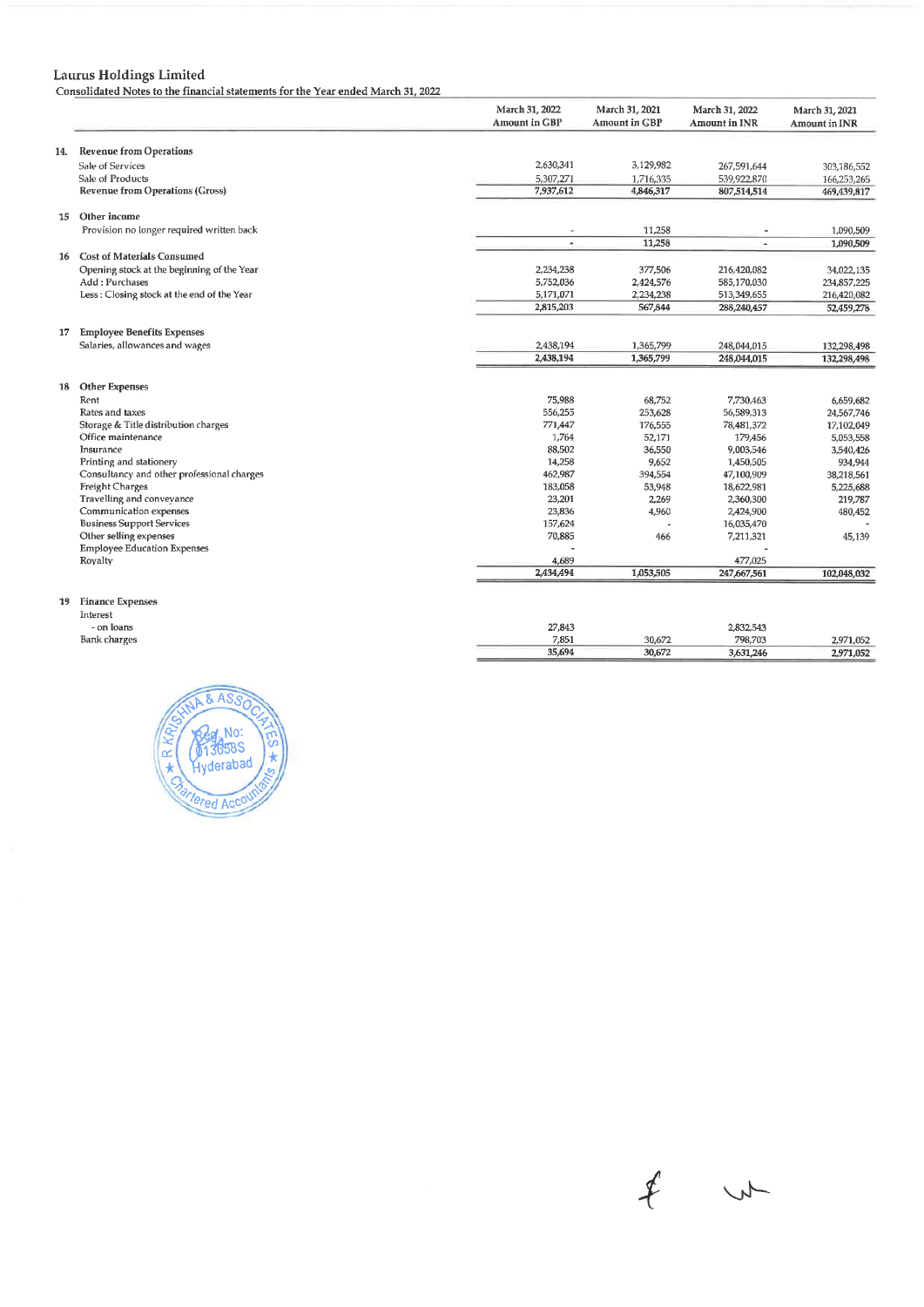#### Consolidated Notes to the financial statements for the Year ended March 31, 2022

1 Corporate information

The consolidated financial statements comprise financial statements of Laurus Holdings Limited (LHL 'the Company') and its subsidiaries (collectively, the Group') for the Year ended March 31, 2022. The Company offers wide range of business support services in the fields of Pharmaceuticals and related services to the global Pharmaceutical community, incorporated under the Companies Act 2006 as a private company, that the company is limited by shares, and the situation of its registered of ce is in England and Wales.

#### 2. Significant accounting policies

- 2.1 Basis of preparation
- (a) The financial statements of the Group have been prepared in accordance with Indian Accounting Standards ('Ind AS'), under the historical cost convention on the accrual basis except for certain financial instruments which are measured at fair values, the provisons of the Companies Act, 2013 ('the Act') (to the extent notified). The Ind AS are prescribed under Section 133 of the Act read with Rule 3 of the Companies (Indian Accounting Standards) Rules, 2015 and relevant amendment rules issued there after.

The financial statements have been prepared on a historical cost basis, except for the following assets and liabilities which have been measured at fair value or revalued amount:

 $\blacktriangleright$  Certain financial assets and liabilities measured at fair value.

#### 2.2 Summary of significant accounting policies

(a) Current versus non-current classification

The Group presents assets and liabilities in the balance sheet based on current/ non-current classification. An asset is treated as current when it is:

- Expected to be realised or intended to be sold or consumed in normal operating cycle
- Held primarily for the purpose of trading

Expected to be realised within twelve months after the reporting Year, or

 $\mathbf{r}$ Cash or cash equivalent unless restricted from being exchanged or used to settle a liability for at least twelve months after the reporting Year

All other assets are classified as non-current.

A liability is current when:

- It is expected to be settled in normal operating cycle
- It is held primarily for the purpose of trading
- It is due to be settled within twelve months after the reporting Year, or
- There is no unconditional right to defer the settlement of the liability for at least twelve months after the reporting Year

The Group classifies all other liabilities as non-current.

Deferred tax assets and liabilities are classified as non-current assets and liabilities.

The operating cycle is the time between the acquisition of assets for processing and their realisation in cash and cash equivalents. The Group has identified twelve months as its operating cycle.

#### The Group has following investments in subsidiaries :

| Name of Entity       | Principal place of<br>business and<br>Country of<br>Incorporation | Investee relationship | Proportion of ownership interest |
|----------------------|-------------------------------------------------------------------|-----------------------|----------------------------------|
| Laurus Generics Inc* | USA                                                               | Subsidiary            | 100%                             |
| Laurus Generics GmbH | Germany                                                           | Subsidiary            | 100%                             |

\* With effect from September 30, 2020, Laurus Synthesis Inc, the wholly owned subsidiary of Laurus Labs Limited merged with Laurus Generic Inc. The post merger capital structure of Laurus Generics Inc is as follows : 62 % held by Laurus Holdings Limited and 38% held by Laurus Labs Limited. However, for consolidation purpose 100% numbers included in Laurus Holdings Limited.

Consolidation procedure:

- $a)$ Combine like items of assets, liabilities, equity, income, expenses and cash flows of the parent with those of its subsidiaries.
- b) Eliminate the carrying amount of the parent's investment in each subsidiary and the parent's portion of equity of each subsidiary. Business combinations policy explains how to account for any related goodwill.
- c) Eliminate in full intragroup assets and liabilities, equity, income, expenses and cash flows relating to transactions between entities of the group (profits or losses resulting from intragroup transactions that are recognised in assets, such as inventory and fixed assets, are eliminated in full). Intragroup losses may indicate an impairment that requires recognition in the consolidated financial statements.
- When necessary, adjustments are made to the financial statements of subsidiaries to bring their accounting policies into line with the Group's accounting d) policies.

(b) Foreign currencies

The financial statements are presented in Indian rupees, which is the functional currency of the Group and the currency of the primary economic environment in which the Group operates.

Transactions and balances

Transactions in foreign currencies are initially recorded by the Group at its functional currency spot rates at the date the transaction first qualifies for recognition. Monetary assets and liabilities denominated in foreign currencies are translated at the functional currency spot rates of exchange at the reporting date

Exchange differences arising on settlement or translation of monetary items are recognised in profit or loss with the exception of the following:

- Exchange differences arising on monetary items that are designated as part of the hedge of the Group's net Investment of A foreign operation. These are recognised in OCI until the net Investment is disposed of, at which time, the cumulative amount is reclassified to profit or loss. - Tax charges and credits attachment to exchange differences on those monetary items are also recorded in OCI.



Ll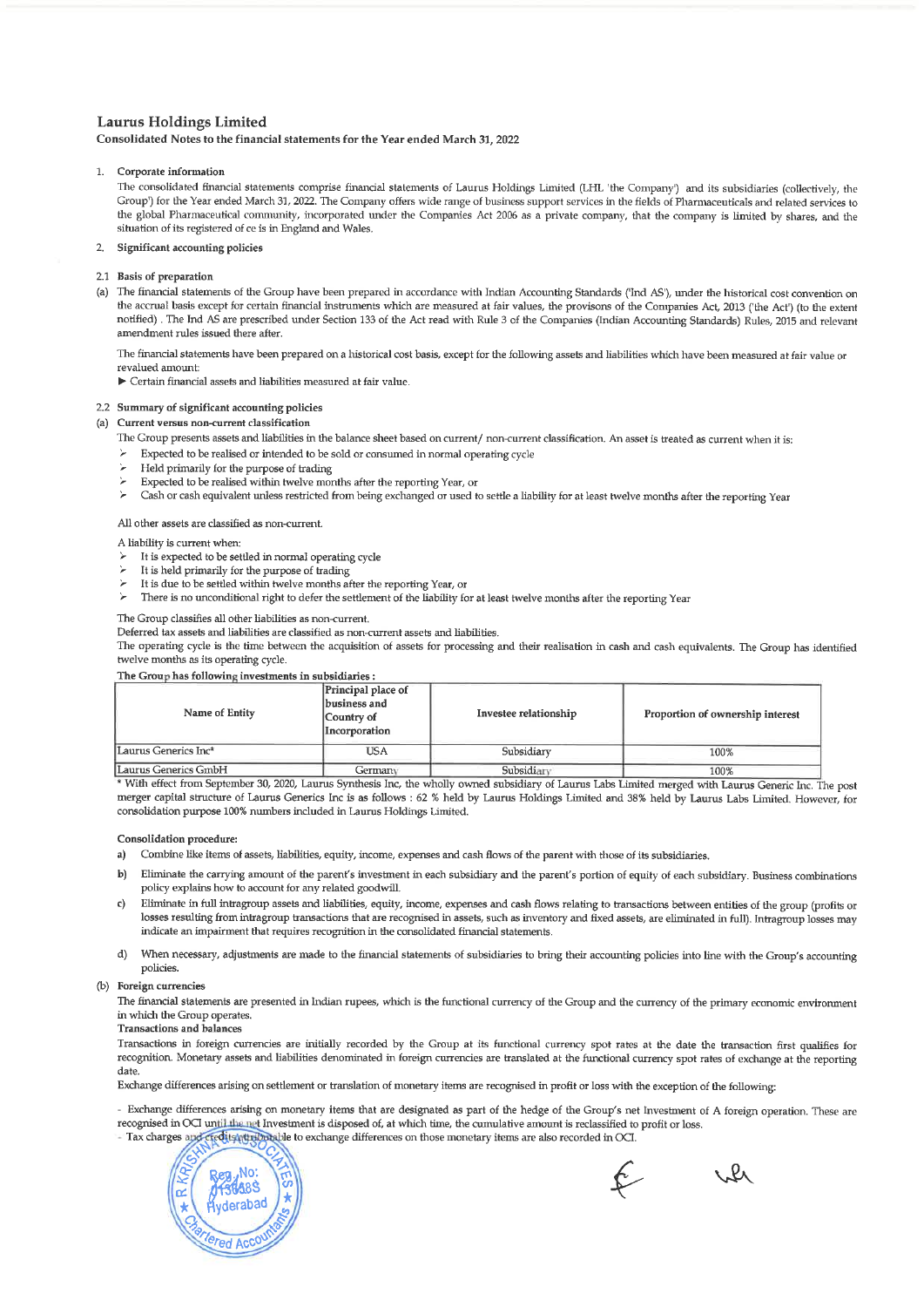#### Consolidated Notes to the financial statements for the Year ended March 31, 2022

Non-monetary items that are measured in terms of historical cost in a foreign currency are translated using the exchange rates at the dates of the initial transactions. Non-monetary items measured at fair value in a foreign currency are translated using the exchange rates at the date when the fair value is determined. The gain or loss arising on translation of non-monetary items measured at fair value is treated in line with the recognition of the gain or loss on the change in fair value of the item (i.e., translation differences on items whose fair value gain or loss is recognised in OCI or profit or loss are also recognised in OCI or profit or loss, respectively).

#### $(c)$  Fair value measurement

1522814

Fair value is the price that would be received to sell an asset or paid to transfer a liability in an orderly transaction between market participants at the measurement date. The fair value measurement is based on the presumption that the transaction to sell the asset or transfer the liability takes place either:

- In the principal market for the asset or liability, or
- In the absence of a principal market, in the most advantageous market for the asset or liability
- The principal or the most advantageous market must be accessible by the Group.

The fair value of an asset or a liability is measured using the assumptions that market participants would use when pricing the asset or liability, assuming that market participants act in their economic best interest.

A fair value measurement of a non-financial asset takes into account a market participant's ability to generate economic benefits by using the asset in its highest and best use or by selling it to another market participant that would use the asset in its highest and best use.

All assets and liabilities for which fair value is measured or disclosed in the financial statements are categorised within the fair value hierarchy, described as follows, based on the lowest level input that is significant to the fair value measurement as a whole

- Level 1  $\cdot$ Quoted (unadjusted) market prices in active markets for identical assets or liabilities
- Level 2: Valuation techniques for which the lowest level input that is significant to the fair value measurement is directly or indirectly observable
- $I$  evel 3. Valuation techniques for which the lowest level input that is significant to the fair value measurement is unobservable

For assets and liabilities that are recognised in the financial statements on a recurring basis, the Group determines whether transfers have occurred between levels in the hierarchy by re-assessing categorisation (based on the lowest level input that is significant to the fair value measurement as a whole) at the end of each reporting Year.

For the purpose of fair value disclosures, the Group has determined classes of assets and liabilities on the basis of the nature, characteristics and risks of the asset or liability and the level of the fair value hierarchy as explained above.

#### (d) Revenue recognition

Revenue is recognised to the extent that it is probable that the economic benefits will flow to the Group and the revenue can be reliably measured, regardless of when the payment is being made. Revenue is measured at the fair value of the consideration received or receivable, taking into account contractually defined terms of payment and excluding taxes or duties collected on behalf of the government. The Group has concluded that it is the principal in all of its revenue arrangements since it is the primary obligor in all the revenue arrangements as it has pricing latitude and is also exposed to inventory and credit risks.

The specific recognition criteria described below must also be met before revenue is recognised.

#### Sale of products

Product revenue represents net invoice value including fixed and variable consideration. Variable consideration arises on the sale of goods as a result of discounts and allowances given and accruals for estimated future returns and rebates. Revenue is not recognised in full until it is highly probable that a significant reversal in the amount of cumulative revenue recognised will not occur.

The methodology and assumptions used to estimate rebates and returns are monitored and adjusted regularly in the light of contractual and legal obligations, historical trends, past experience and projected market conditions. Once the uncertainty associated with the returns and rebates is resolved, revenue is adjusted accordingly

#### Sale of services

Revenue from contract research operations is recognised in accordance with the terms of the relevant contracts with customers and when the agreed milestones are achieved, which are substantiated by the performance of related service work.

#### Interest income

For all debt financial instruments measured either at amortised cost or at fair value through other comprehensive income, interest income is recorded using the effective interest rate (EIR). EIR is the rate that exactly discounts the estimated future cash payments or receipts over the expected life of the financial instrument or a shorter Year, where appropriate, to the gross carrying amount of the financial asset or to the amortised cost of a financial liability. Interest income is included in other income in the statement of profit and loss

#### **Dividends**

Revenue is recognised when the Group's right to receive the payment is established, which is generally when shareholders approve the dividend.

#### **Export incentives**

Export incentives are recognised as income when the right to receive credit as per the terms of the scheme is established in respect of the exports made and where there is no significant uncertainty regarding the ultimate collection of the relevant export proceeds.

#### $(e)$  Taxes

#### Current income tax

Current income tax assets and liabilities are measured at the amount expected to be recovered from or paid to the taxation authorities. The tax rates and tax laws used to compute the amount are those that are enacted or substantively enacted, at the reporting date in the countries where the Group operates and generates takable medine

Managemynt Yearically evaluates positions taken in the tax returns with respect to situations in which applicable tax regulations are subject to interpretation and establishes provision where appropriate.